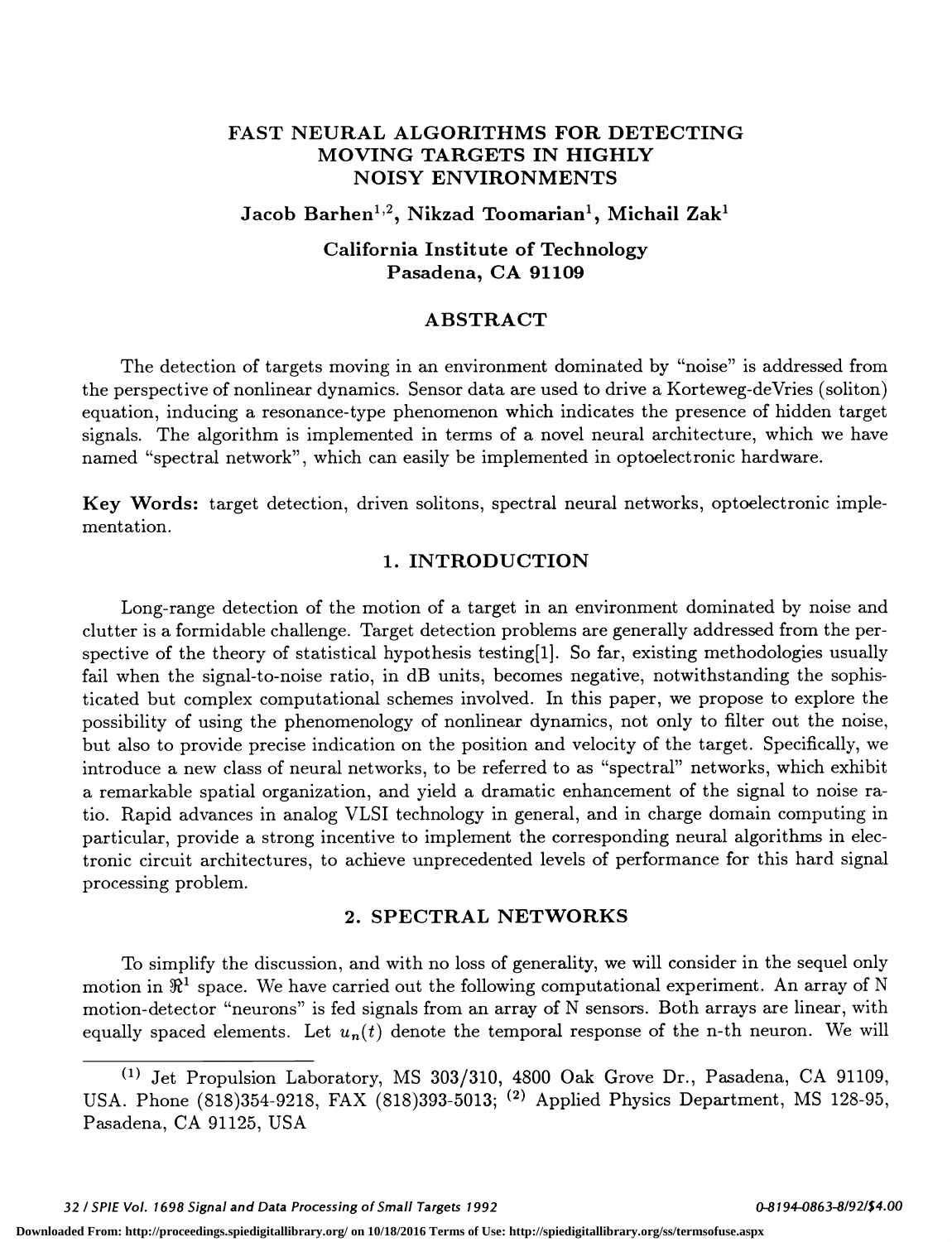assume that two overlapping synaptic arrays,  $T^c$  and  $T^d$ , fully interconnect the network, which

obeys the following system of coupled nonlinear differential equations  
\n
$$
\dot{u}_n(t) = -a s u_n(t) \sum_m T_{nm}^c u_m(t) - b s^3 \sum_m T_{nm}^d u_m(t) + S_n(t)
$$
\n(1)

The nomenclature is as follows. Spatial organization will be considered over the interval  $[0, 2\pi]$ . The scaling factor  $s = \pi/L$  relates the spatial variable  ${}^s x$  in the detection interval  $[-L, +L]$  to the spatial variable  $x$  in the computational interval via

$$
x = s \quad [^s x + L] \tag{2}
$$

The actual positions of neurons and sensors are given by the discrete values  $x_n = n \Delta_x$  (n =  $0, \cdots N-1$ , with resolution  $\Delta_x = 2\pi/N$ . Thus,  $u(x_n, t)$  is written as  $u_n(t)$ . For convenience, we will assume that N is even. The sensor inputs to the network are denoted by  $S_n(t)$ . Finally, a and b are constants, specified at the numerical implementation stage.

A critical feature of this novel neural network architecture is the form taken by the synaptic interconnections. The matrices  $T^c$  and  $T^d$  are defined as

$$
\mathbf{T}^c \mathbf{u} = F^{-1} \{ i \mathbf{k} * F[\mathbf{u}] \}
$$
 (3)

and

$$
\mathbf{T}^d \mathbf{u} = F^{-1} \{-i\mathbf{k}^3 * F[\mathbf{u}]\}\tag{4}
$$

In the above expressions, the symbol  $*$  denotes the Schur-Hadamard product of the two N x 1 matrices, while F and  $F^{-1}$  refer to the forward and inverse Fourier transforms. The matrix k captures the spectral resolution. Initial conditions for the network are defined as  $u_n(0) = 0$ , for all neurons.

### 3. SIMULATIONS

The results of the experiment are illustrated in Figures 1-3. Each figure includes four plots. The lower left corner shows the sensors input to the network. Since data are simulated, the contributions from the target and background noise are plotted separately, for illustrative purposes, eventhough the network actually receives only their combined value. The Fourier spectrum of the total signal is given in the upper left corner. The network's output is plotted in the lower right corner. Finally, the solution in absence of noise is shown in the upper right side.

The results are plotted after 10 time steps (using  $\Delta_t = 0.005$ ), and were obtained using a 64-element sensor array. Figure 1 indicates that when only noise is fed to the network, no spurious result emerges. Figure 2 illustrates the spectral network's detection capability for a target moving in a noise and clutter background characterized by a per pulse signal-to-noise (SNR) ratio of approximately -0dB. Conventional detection methods usually reach their breaking point in the neighborhood of such SNR ratios<sup>[2]</sup>. Finally, Figure 3 presents results for a case where the SNR drops below -10dB. We would like to emphasize that the above SNR is by no way the limit of our procedure, as can be inferred from the still excellent quality of the detection peak. Furthermore, multiple layers of the spectral neural architecture provide a "space-time" tradeoff for additional enhancement. Next, we attempt to provide a physical explanation of the detection phenomenon.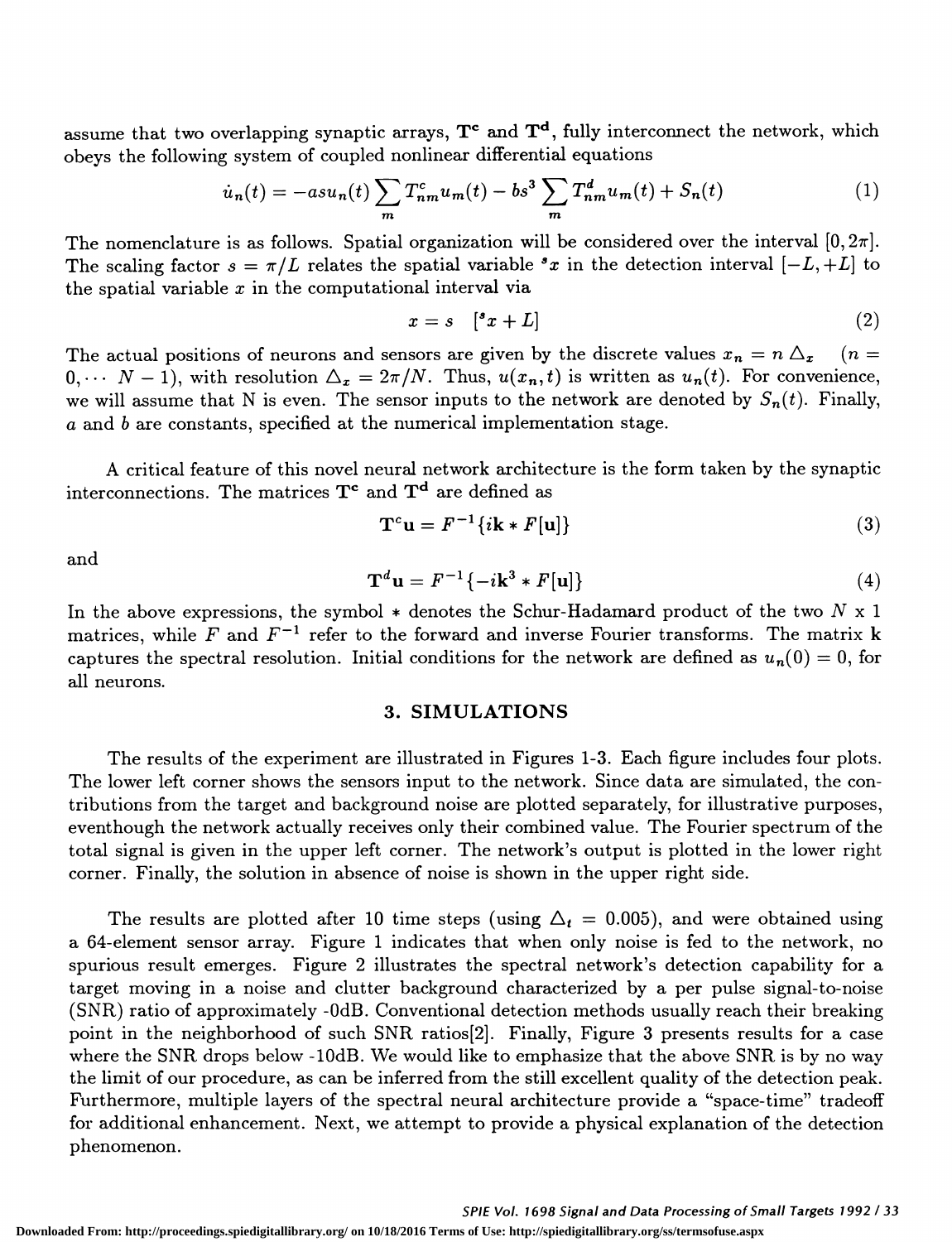# 4. NEURAL NETWORKS WITH SPATIAL ORGANIZATION AND SOLITON DYNAMICS

Passing to the limit  $\Delta_x \to 0$ , we see that Eq. (1) can be rewritten in terms of the state variable  $u(x,t)$  as

$$
u_t + a u u_x + b u_{xxx} = S \tag{5}
$$

where  $u_t$  and  $u_x$  denote partial derivatives with respect to time and space. If we select the constants a and b as taking the values 6 and 1 respectively, we recognize the left hand side of Eq. (5) as the Korteweg-de Vries (KdV) equation.

The discovery of solitons[3] - nonlinear solitary wave solutions to the KdV equation - has enabled many advances in areas such as plasma physics or fluid dynamics. The computational experiment described in this note reports on a new property for a *forced* KdV equation, namely its exploitation for information processing.

Applications of nonlinear dynamics phenomenology for information processing is a relatively new field. So far, the most powerful tools developed have been associated with finite-dimensional dissipative nonlinear dynamical systems, and, in particular, with the concept of attractors. Surprisingly, the driven KdV equation (which is non-dissipative) is found to possess a remarkable property: it allows one to detect a uniformingly moving target in a noisy background.

How can we interpret the observed detection phenomenon? Let us assume that the sensor input to the network consists of two parts: (1)  $\eta(x,t)$ , space-dependent random oscillations; and (2) a "target"  $\theta(x, t)$ , the value of which is nonzero only over a few "pixels" of the sensor array. Notice that, since the KdV equations are non dissipative, and energy is pumped into the system via the  $S(x, t)$  term, active steps have to be taken to avoid unbounded growth of the solutions. Furthermore, if we denote by  $v$  the target's velocity, we have

$$
\theta(x,t) = \theta(x - vt) \tag{6}
$$

Thus, based upon the properties of the usual (i.e. , homogeneous) KdV equation{4] , we postulate that the target signal  $\theta(x, t)$  "resonates" with the "eigen-solitons" of the homogeneous equation. Hence, it will be amplified, while the random components  $\eta(x, t)$  will be dispersed. Furthermore, such a "resonance" should not depend on the target velocity, since the velocity of the "eigensolitons" of the KdV equations are not prescribed. In other words, the proposed methodology can detect targets over a wide range of velocities. This has been confirmed through our computer experiments.

# 5. ELECTRONIC HARDWARE IMPLEMENTATION

In the above mathematical development, a formalism was proposed for detecting moving objects deeply buried in clutter with negative signal-to-noise ratios. A set of coupled nonlinear differential equations was obtained, which describes how the state variables of the motion detector neurons respond and change with time under the influence of the external stimulii induced by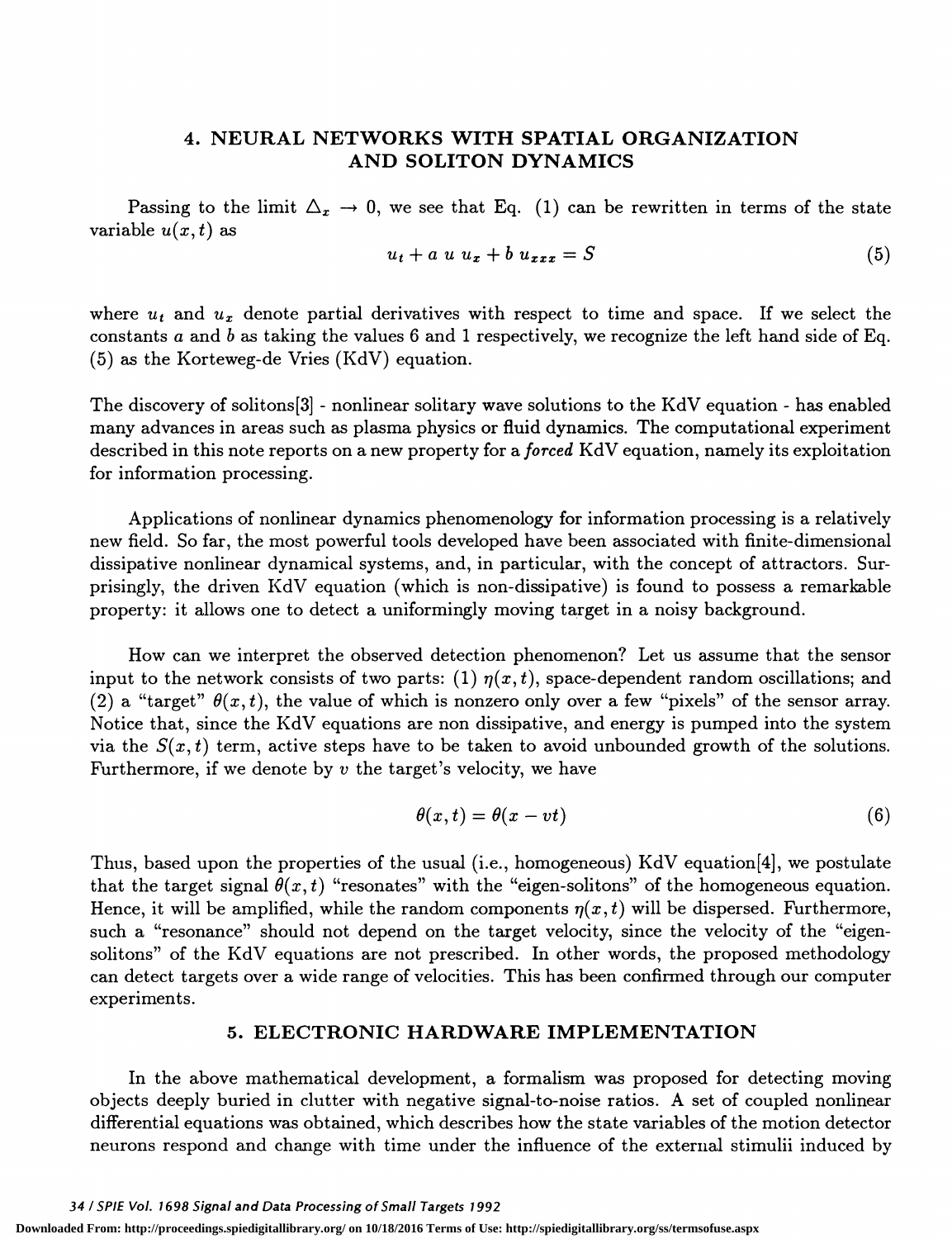targets. This formalism can be cast into the "language" of electronic neural networks by straight forward extension. Essentially, one possible idea would be to model the set of coupled differential equations by considering the analogous electrical circuit whose currents or voltages obeys the same set of differential equations. Typically, the array of motion detector neurons could be implemented by operational amplifiers, with feedback or feedforward variable strength connecting circuits consisting of wires, resistors, and capacitors organized to represent the architecture of the spectral network. Large scale analog neuroprocessor architectures can be directly synthesized by tapping into a library of VLSI "building block" chips developed at JPL by the Neuroprocessing and Analog Computing Devices group{5,6}. These building block chips include a wide spectrum of cascadable, programmable, synaptic and neuronal chips with tailorable functional characteristics. The template for the synaptic chips consists of a fully connected  $32 \times 32$  array of variable strength connection elements fabricated using standard 2 micron bulk CMOS process. The synaptic connections vary from simple binary to fully analog designs with a dynamic range exceeding 11-bits of resolution. In addition, a variety of high speed neuron chips have been fabricated, designed specifically to provide nonlinear functional transfer characteristics. The template for this family of chips consists of a 32 x 1 linear array of devices. A typical system configuration is illustrated in Fig. 4.

Concomitantly to the JPL effort, charge domain VLSI circuits are being developed at Caltech to perform high speed vector-matrix multiplications[7-9]. The vector-matrix multiplier consists of a matrix of CCD cells having an architecture inspired by charge injection device (CID) imager pixels, in that one of the cell's gates is connected vertically from cell to cell forming a column electrode, while another gate is connected horizontally forming a row electrode. The charge stored beneath the row and column gates encodes the matrix, with the column and row electrodes representing the input vector and the output vector, respectively. In its most basic configuration, shown in Fig. 5, such a circuit computes the product of a binary input vector and an analog matrix of charge. The computation done by each CCD cell in the matrix is a multiply-accumulate in which the charge,  $Q_{ij}$ , is multiplied by a binary input vector element,  $U_j$ , encoded on the column line and this product is summed with other products in the same row to form  $I_i$ . Multiplication by a binary number is equivalent to adding or not adding the charge at a particular matrix element to its associated row line. Since all column electrodes are pulsed at the same time, and the associated voltage changes are then capacitively summed on the row lines in parallel, the entire vector-matrix multiplication is accomplished in one clock cycle. Many improvements have been incorporated into this basic structure, the most important being the ability to handle digital (instead of binary) input with  $2<sup>n</sup>$  levels, and digital output using novel, compact  $A/D$ designs. A 256x256 element circuit is currently being fabricated, which is expected to exceed 1012 operations/second/bit of precision.

It is important to realize that a number of open problems must be addressed, before a reliable microelectronic implementation of our target detection algorithms can be achieved. For instance, how can the intrinsic computational speed of the existing, low precision (typically 10-12 bit) devices be practically "traded" for more accuracy in the calculations? Furthermore, since current neural hardware simply involves a basic matrix-vector multiplication scheme, only linear partial differential equations can, at this stage, be considered for implementation. Thus, more advanced architectures, enabling the modeling of nonlinear terms such as the expression  $u_i \sum_j T_{ij} u_j$ ,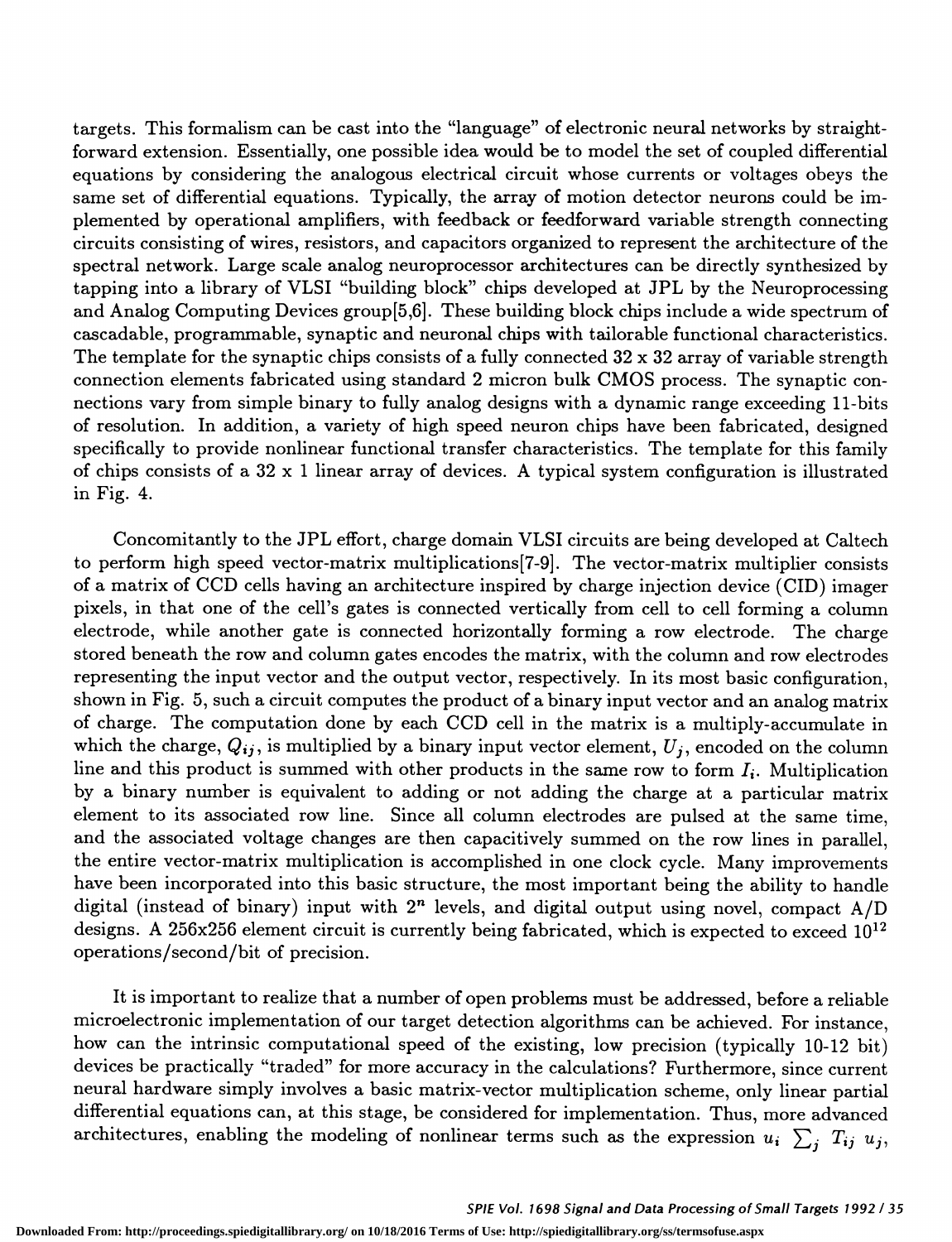which appears in the KdV equations, must be developed.

## 6. TARGET TRACKING

To provide precise indication on the position and velocity of the targets, one can build upon a unique new methodology we recently developed for supervised neural learning of time dependent trajectories[10-11]. It exploits the concept of adjoint operators[12-13] and teacher forcing. The resulting algorithms enable computation of the gradient of an objective functional with respect to the various parameters of the network architecture in a highly efficient manner. Specifically, it combines the advantage of dramatic reductions in computational complexity inherent in adjoint methods, with the ability to solve the equations forward in time. Not only is a large amount of computation and storage saved, but the handling of real-time applications becomes also possible. Our preliminary results[13] show that learning time is reduced by one to two orders of magnitude in comparison to the best previously published results, while trajectory tracking is significantly improved. Our methodology also makes hardware implementation of temporal learning very attractive.

### 7. CONCLUISONS

A novel neural architecture, named "spectral network" is being proposed for detecting targets in motion in a cluttered background. In preliminary computer experiments, the method has proven successful at very negative signal-to-noise ratios, and over a wide range of target velocities. Results can be interpreted in terms of resonances in driven KdV equations. As a corollary, we have proposed a framework for solving an important class of partial differential equations efficiently using novel neural network architectures, which can easily be implemented in hardware.

#### 8. ACKNOWLEDGMENTS

This research was carried out at the Jet Propulsion Laboratory, California Institute of Technology. Support for the work came from the Naval Weapons Center, China Lake, California, through an agreement with the National Aeronautics and Space Administration. We thank A. Agranat, C. Neugebauer and A. Yariv (Caltech), as well as R. Tawel and A. Thakoor (JPL) for enlightening discussions concerning possible hardware implementation of our algorithms.

#### 9. REFERENCES

- 1. Whalen, A.C., Detection of Signals in Noise, Academic Press, New York (1971).
- 2. Levanon, N., Radar Principles, Fig. 3.4, p. 44, Wiley Interscience, New York (1988).
- 3. Drazin, P.G., et al., Solitons, Cambridge University Press, London UK (1986).
- 4. Zak, M., "Neurodynamics with Spatial Self-Organization", Biol. Cybern., 65, 121-127 (1991).
- 5. Eberhardt, S.P., Duong, T., and Thakoor, A.P., "Design of Parallel Hardware Neural Network Systems from Custom Analog VLSI Building Block Chips", Proceedings of the International Joint Conference on Neural Networks, pp. 183-190, IEEE Press 1989.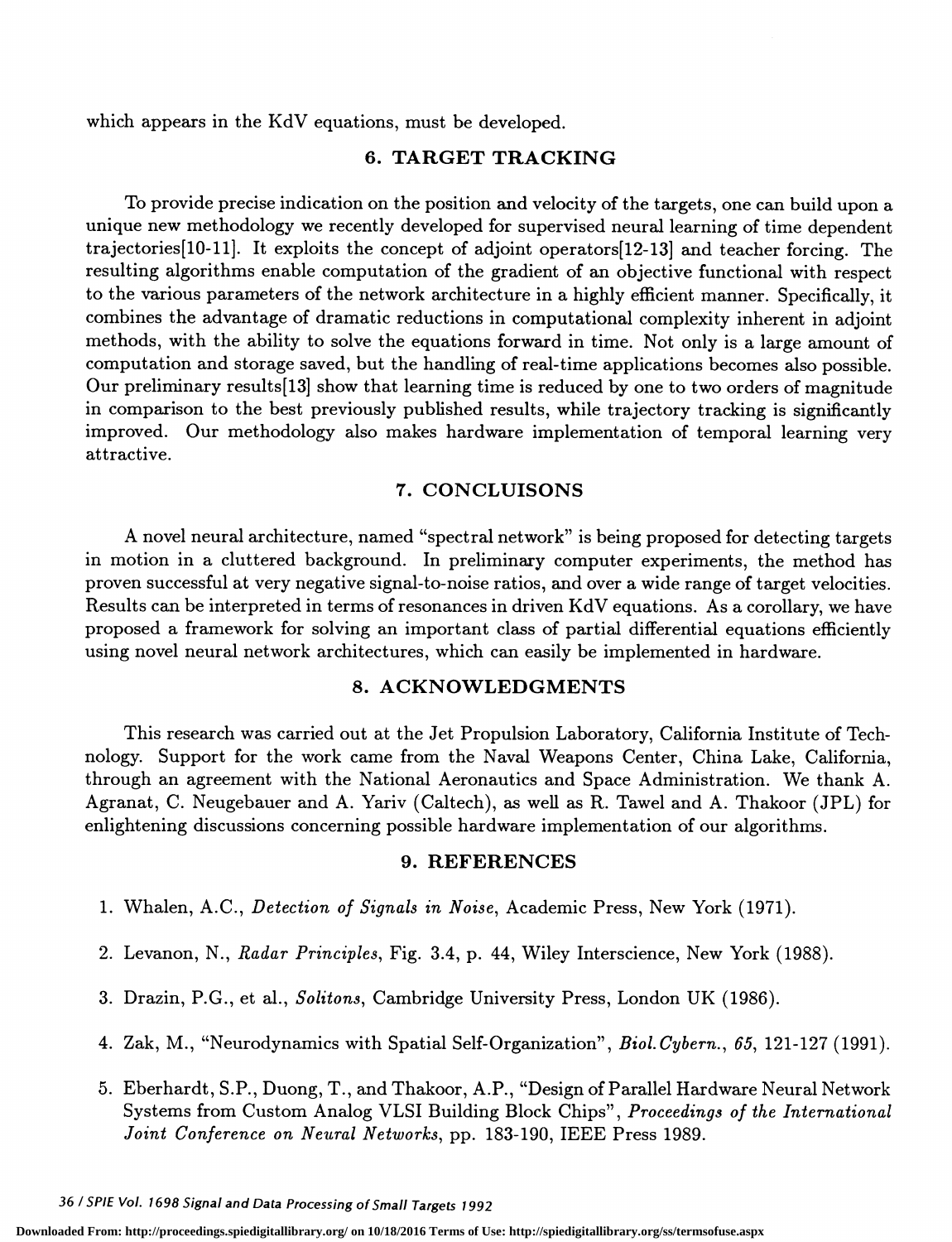

Figure 1. Spectral Network Response: Input is space-dependent noise only (no target)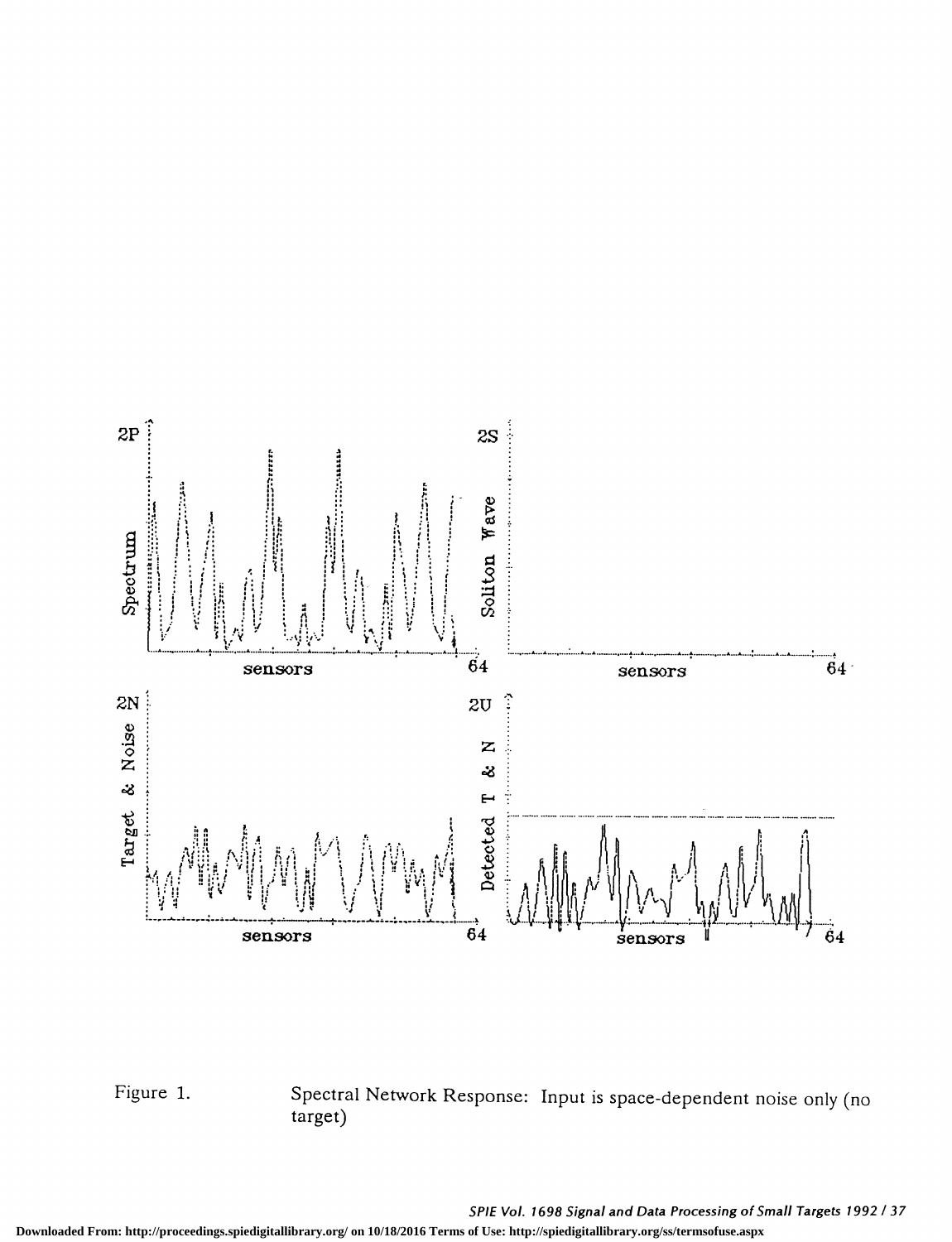



Figure 2. Spectral Network Response: Target Detection at SNR  $\approx$  -0dB

38 / SPIE Vol. 1698 Signal and Data Processing of Small Targets 1992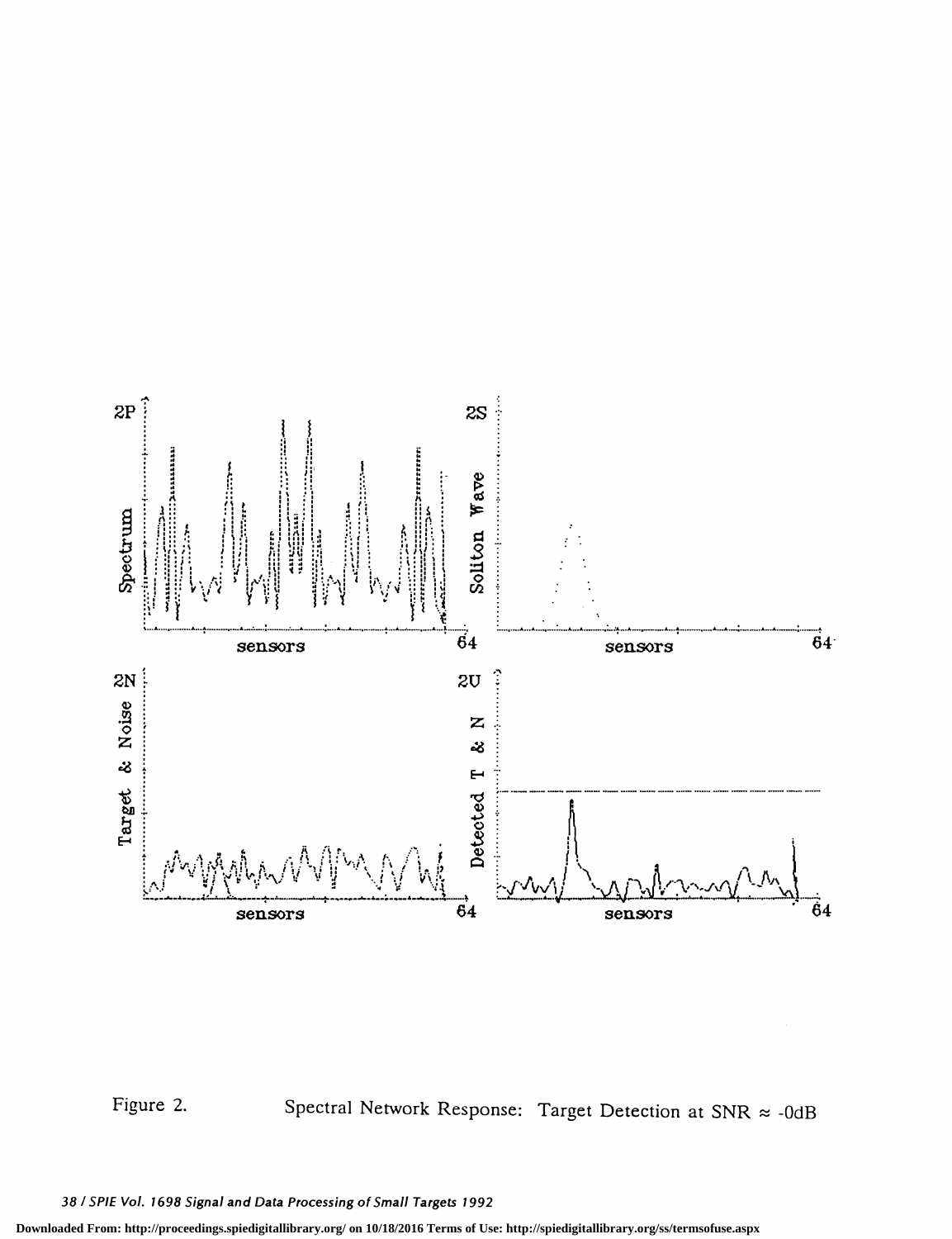



Figure 3. Spectral Network Response: Target Detection at SNR  $\approx$  -10dB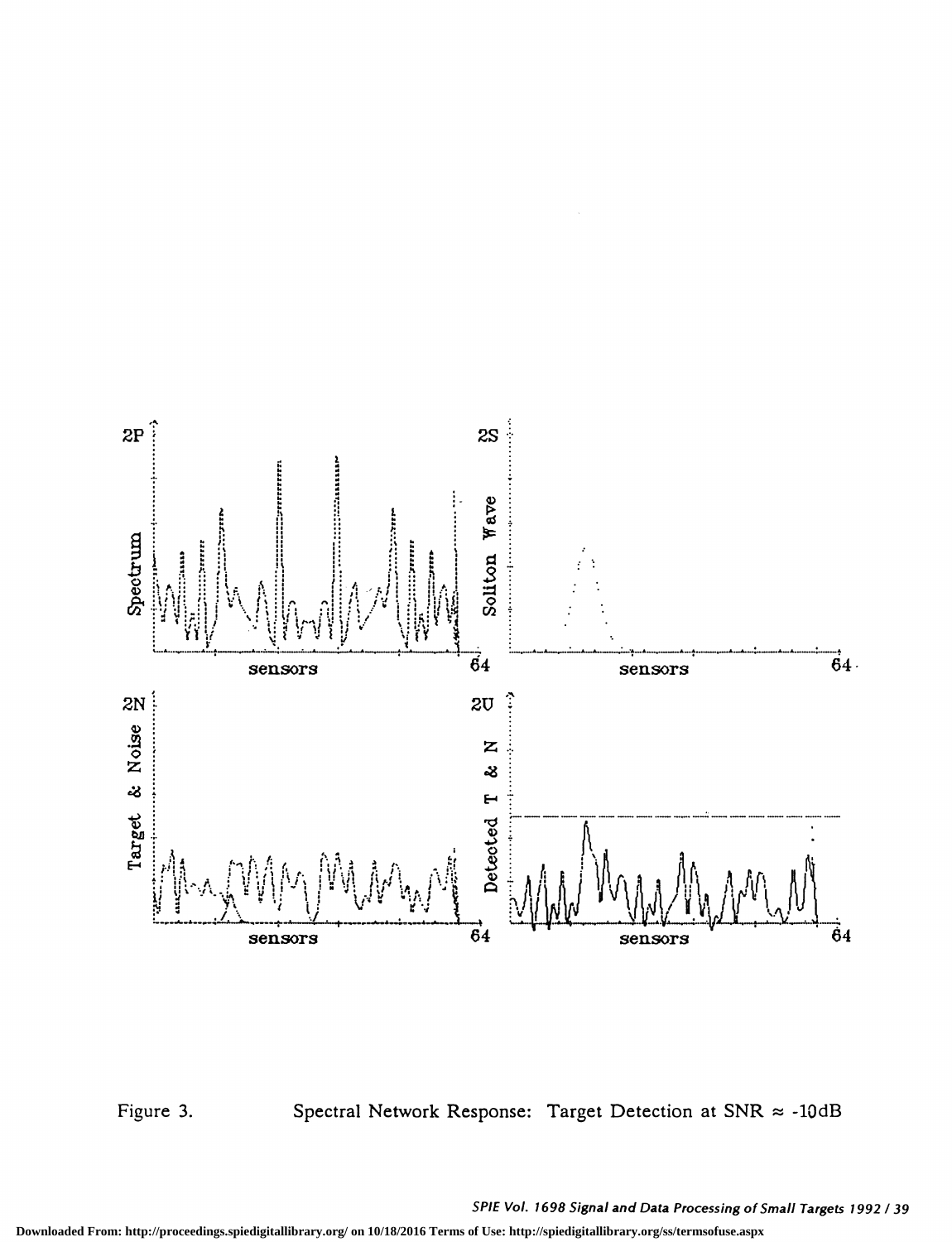

Figure 4. Neural Analog Network Board: basic configuration (Courtesy: A. Thakoor, JPL)





# 40 / SPIE Vol. 1698 Signal and Data Processing of Small Targets 1992